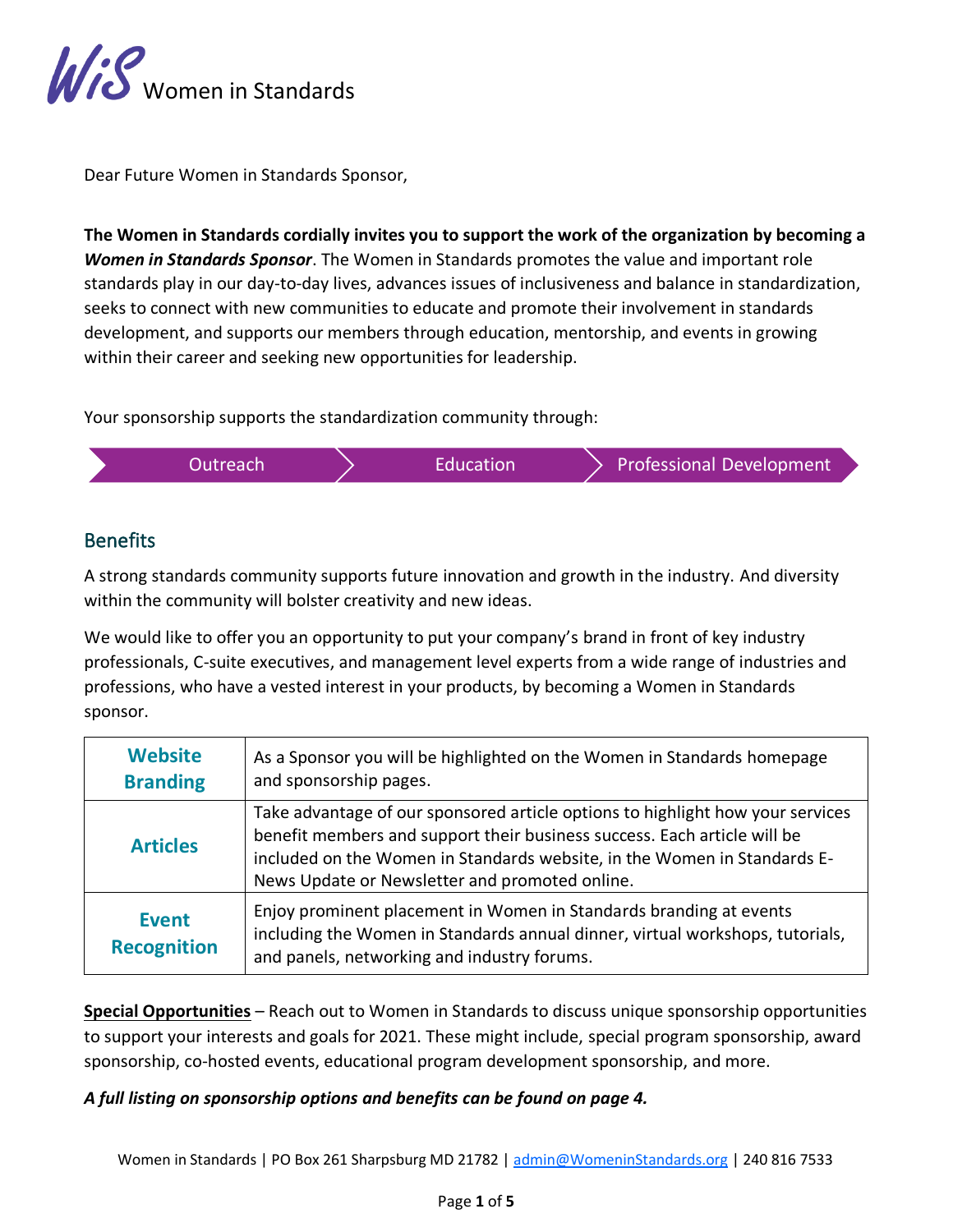

## **Demographics**

Women in Standards outreach, website presence, and membership touches audiences from around the world including individuals from government, commercial, nonprofit, and educational settings; a recent review of our members and followers estimates.

### **Occupation**

- ➢ 66% Standards Professional
- ➢ 8% Government
- $\geq 13\%$  Industry
- ➢ 5% Conformity assessment body
- ➢ 6% Student
- ➢ 2% Consumer

### **Top Job Functions**

- ➢ Program & Project Management
- ➢ Marketing
- ➢ Operations

### **Employment level**

- ➢ 46% Thought leader
- ➢ 33% Management
- $\geq$  13% Knowledgeable staff
- $\triangleright$  6% Introductory learners

#### **Top Industries**

- ➢ Biotechnology
- ➢ Construction
- $\triangleright$  Finance
- ➢ Manufacturing
- ➢ Technology
- ➢ Telecommunications

## **Gender**

- $\geqslant 60\%$  Women
- $\geq$  40% Men

#### **Age**

- $\geq$  23% 18-24 years of age
- $\geq$  23% 25-34 years of age
- $\geq 17\%$  35-44 years of age
- $\geq 15\%$  45-54 years of age
- $\geq 11\%$  55-64 years of age

#### **Interests**

- ➢ Media & Entertainment
- ➢ Employment
- ➢ Career Consulting Services
- ➢ Technology & Innovation

### **Geographic location**

- ➢ 87% United States
- $\triangleright$  Top 3 other Country locations: Canada, India, and Finland
- Major US locations: CA, TX, FL, NY, and VA

\*Based on previous 6 months of data, last updated March 2021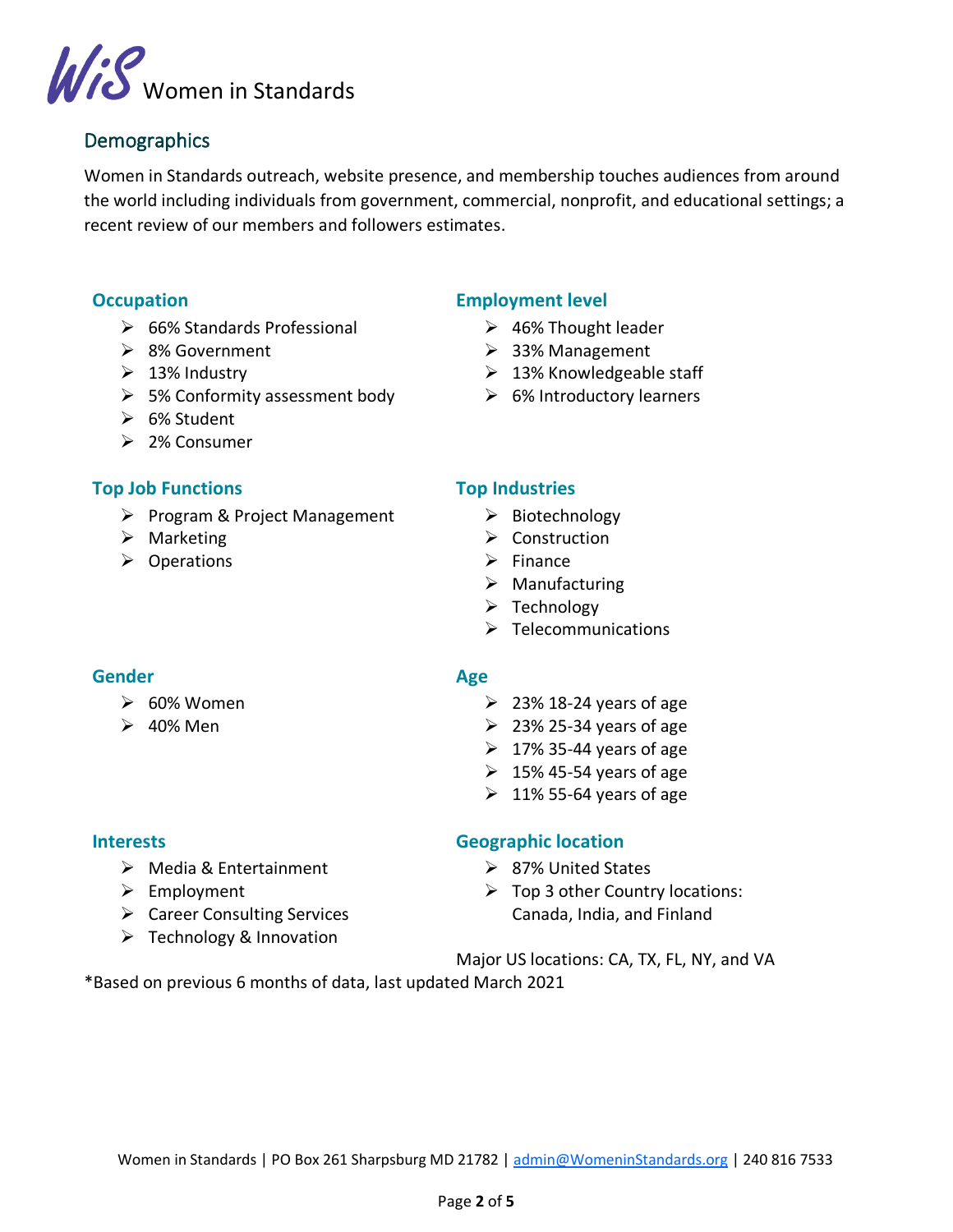

# The Work of Women in Standards

Women in Standards is thankful for the support of our members, partners, and sponsors. Your contributions support our many programs including:

- Outreach
- Events
- Education
- Diversity, Equity, and Inclusion Initiatives
- Community Building
- And more!



This year the Women in Standards will develop case studies, resources, terminology, and more to support the establishment of inclusion and diversity practices in standards development and related standards programs.



This year the Women in Standards published our valued skills, abilities, and experience  $\mathbf{3}$ recommendations for standards volunteers and will continue to develop a robust library of educational tutorials, workshops, snapshots, events, and recordings.



This year the Women in Standards will connect with diversity focused groups, universities, research organizations, and more to build partnerships for a stronger standards community.



This year the Women in Standards will connect our international community of standards professionals through our 'Standards out for Public Comment', 'In the News,' and monthly events and grow our community through outreach and engagement.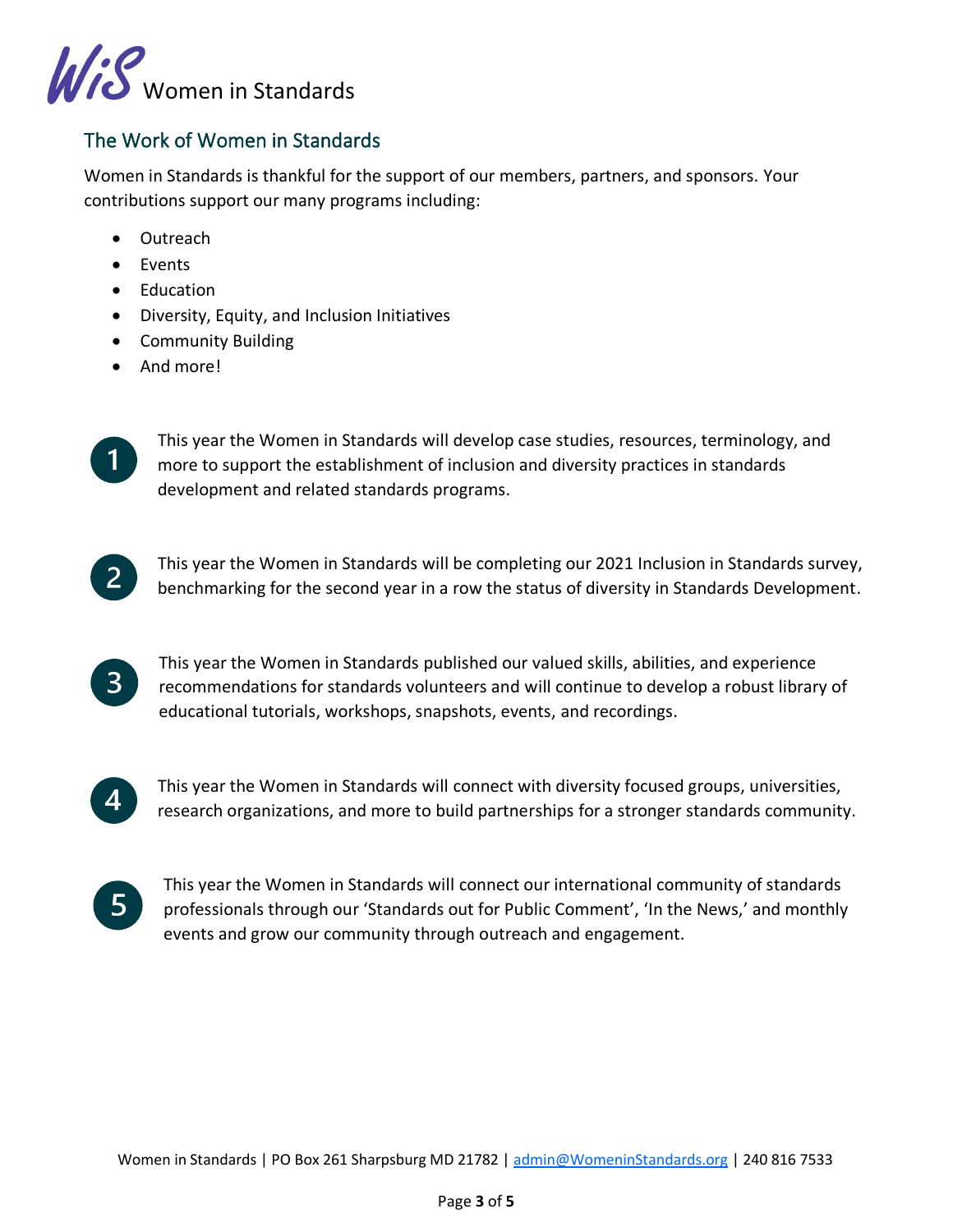

# Sponsorship Levels

|                                                                                                                                                                                                     | <b>Sponsorship &amp; Vendor Options</b> |                                  |                           |                                 |                   |
|-----------------------------------------------------------------------------------------------------------------------------------------------------------------------------------------------------|-----------------------------------------|----------------------------------|---------------------------|---------------------------------|-------------------|
|                                                                                                                                                                                                     | <b>Community</b><br><b>Sponsor</b>      | <b>Article</b><br><b>Sponsor</b> | Website<br><b>Sponsor</b> | <b>Events</b><br><b>Sponsor</b> | Annual<br>Sponsor |
| <b>Benefits</b>                                                                                                                                                                                     | US\$500                                 | US\$500                          | US\$2,000                 | US\$3,000                       | US\$6,500         |
| Signage recognition (Logo displayed)<br>at events over a 12-month period<br>(beginning on the date your payment<br>is received)                                                                     | N/A                                     | N/A                              | N/A                       |                                 |                   |
| Website recognition (Logo displayed) on<br>website sidebar (visible on most pages)<br>and in social media for a 12-month<br>period (beginning on the date your<br>payment is received)              | N/A                                     | N/A                              | N/A                       |                                 |                   |
| Website recognition (Logo displayed) on<br>the Sponsors page and front-page<br>rotator over a 12-month period<br>(beginning on the date your payment is<br>received)                                | N/A                                     | N/A                              | *Limited to 6<br>months   |                                 |                   |
| Invitation for 1 to an upcoming Women<br>in Standards Annual Dinner                                                                                                                                 | N/A                                     | N/A                              | N/A                       |                                 |                   |
| Inclusion of an article drafted by you in<br>an upcoming Women in Standards E-<br>Newsletter and promoted on social<br>media. (Note 1)                                                              | N/A                                     |                                  | N/A                       | N/A                             |                   |
| Recognition in an upcoming issue of the<br>Women in Standards E-Newsletter and<br>listed as a sponsor in the Women in<br>Standards Annual Report*.<br>*Requests for anonymity will be<br>respected. |                                         |                                  |                           |                                 |                   |

Note 1 – Sponsored articles may cover topics of news, updates, reviews of published standards and include click backs to the sponsor website. Articles must include content beneficial to readers in one of the following areas: intro to standards, professional development, committee management, review of a published standard(s).

Note 2 - Logos should be HiRes in PNG format.

**Special Opportunities** – Reach out to Women in Standards to discuss unique sponsorship opportunities to support your interests and goals for 2021. These might include, special program sponsorship, award sponsorship, co-hosted events, educational program development sponsorship, and more.

Women in Standards | PO Box 261 Sharpsburg MD 21782 | [admin@WomeninStandards.org](mailto:admin@WomeninStandards.org) | 240 816 7533